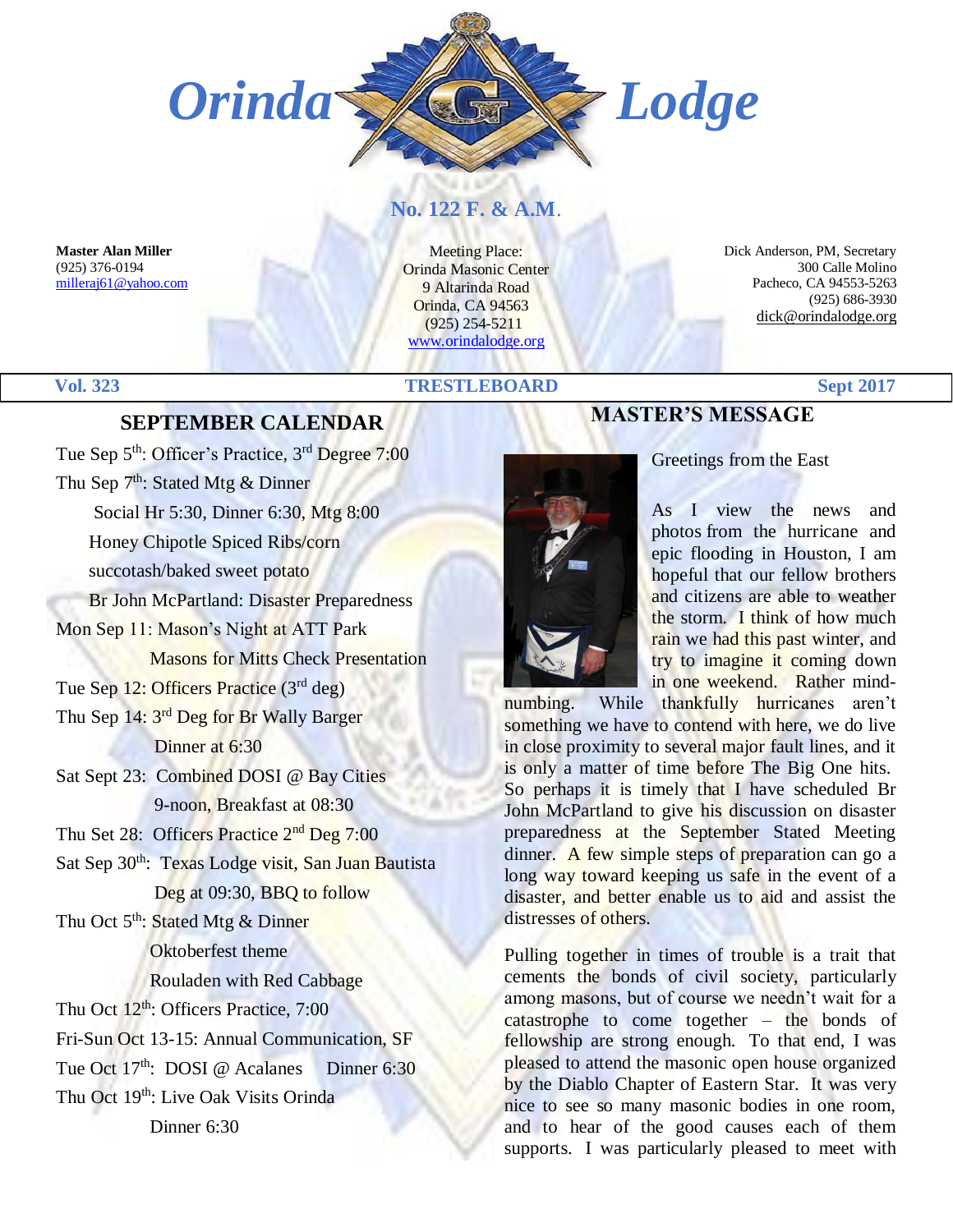some Orinda Brothers that we do not see so often, including Br Bill Swank, who is a Supreme Officer with the White Shrine, and Br Tim Brown, up from Paradise Park with his wife Diane – always very active with Eastern Star. Though we have many brothers scattered about the region and the state, it is always nice to connect with brothers at the Blue Lodge, were good food and good fellowship are always to be found.

Another great fellowship event was the annual lodge picnic at Hap Magee Park in Alamo/Danville. The weather was near perfect, and BBQ-meisters Greg and Sean outdid themselves. Was great to see such a nice turnout of brothers and families, and no one went away hungry.

There is lots of degree work planned for the remainder of the year, starting with the raising of Br Wally Barger on Thursday Sept 14<sup>th</sup>. We will likely have several more  $3<sup>rd</sup>$ ,  $2<sup>nd</sup>$  and  $1<sup>st</sup>$  degrees as well, including degrees at our annual visitation to Texas Lodge in San Juan Bautista on Saturday Sept 30th, and when Live Oak visits Orinda on Thurs October 19<sup>th</sup>. I encourage all Orinda masons to attend these degrees, as it is always wonderful to see the sidelines full. Also remember the Annual Communication in San Francisco on October 13- 15.

**Cheers** 

#### **Alan Miller, Master**

**Masons 4 Mitts Join us for Masons Night Sept. 11 AT&T Park**



The Masons of California are teaming up with the San Francisco Giants, Los Angeles Dodgers, and the San Diego Padres to bring the fun of baseball to more kids. Each region is facing off in friendly competition to

help the most kids they can, through each MLB team's foundation. The team from each region that funds the greatest number of baseball mitts will publicly present their check, along with the grand master, on Masons Night at the ballpark in AT&T Park in San Francisco, Dodger Stadium in Los Angeles, and Petco Park in San Diego.

#### **From the South**



Ladies, brethren and friends,

Our annual picnic at Hap Magee park was nicely attended and everyone appeared to be having a good time socializing with each other and enjoying the fellowship. The weather was certainly in our

favor and no one went away hungry. I would like to thank Greg Bloom PM for his continued generosity and dedication to the lodge year after year, Thank you.

Please don't forget to make your reservations. More of you have been calling in your reservations, thank you, but improvement does need to be made in order to accurately estimate the number of people that will be attending our gatherings.

Thank you for your understanding.

#### **Bro. Sean Mergy, Jr. Warden**

#### **From the West**



I was watching the recent events about these protests with sadness, we are all Americans, but we let our divisions separate us! But when I look to our craft, we put aside our differences and look at the inner man

and heart. In my own lodge, I am seen as a good man and judged by my heart, not by my skin color; this holds in my other masonic groups as well. I am honored and privileged to call men of every faith, nationality and creed my brothers. I f we can put aside our differences and be brothers and masons in our craft, why can't we come together as Americans and become brothers? We mason have work to do. These are some of the thoughts that are weighing on my heart.

#### **Bro. Love Senior Warden**

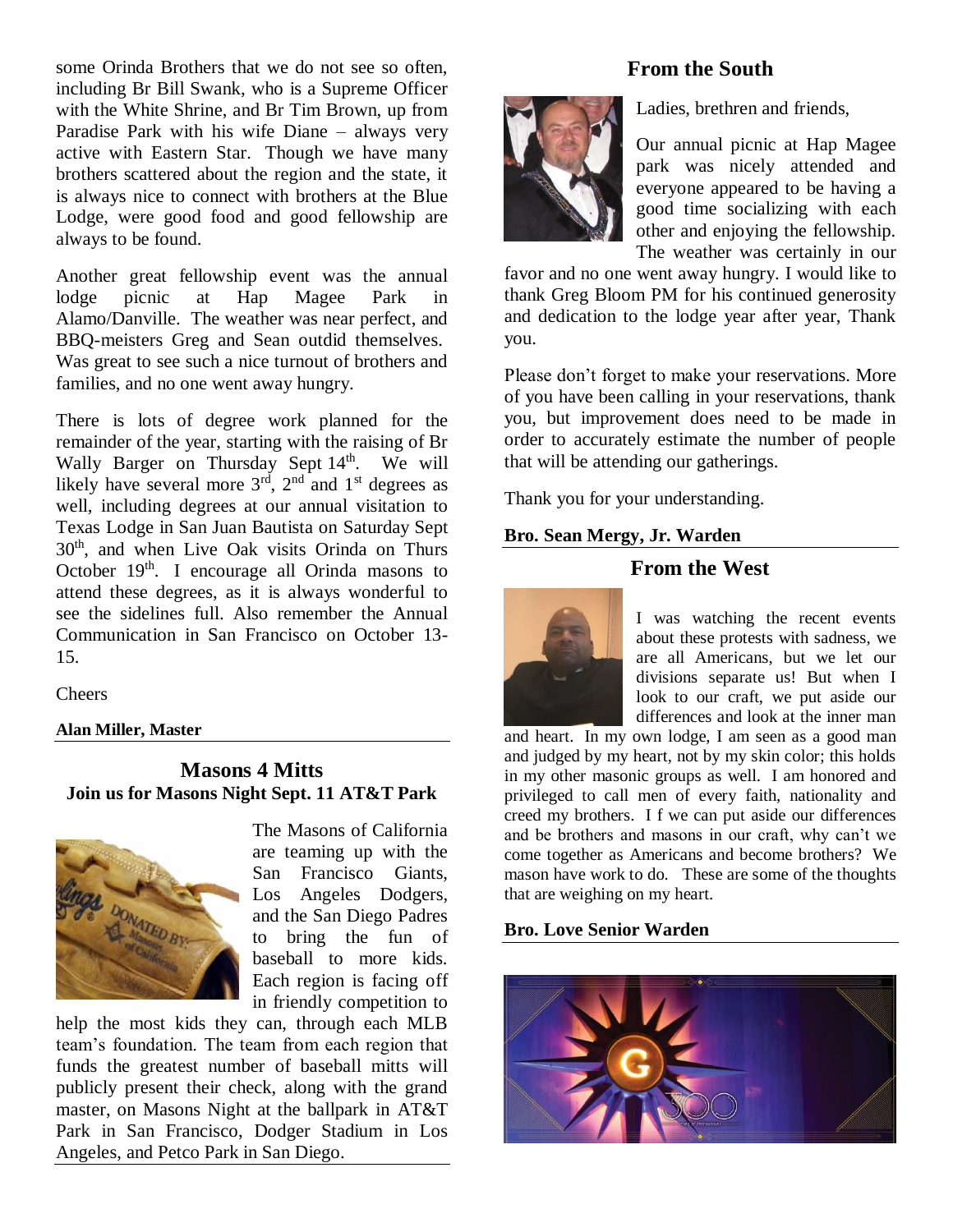#### **September Birthdays**

| 3  | Roger Kimble III        |
|----|-------------------------|
| 3  | Gene F. Trimble         |
| 5  | Donald M. Jones         |
| 5  | Sydney B. Saperstein    |
| 8  | Robert E. Johnson       |
| 9  | Robert D. Young PM      |
| 10 | Donald D. Bishop        |
| 10 | Delano D. Rush          |
| 11 | Brian J. Stewart        |
| 12 | Edgar W Lana            |
| 16 | <b>Emanuel Jimenez</b>  |
| 17 | Donald I. Thiess        |
| 17 | Leo M. Malliarys PM     |
| 22 | David R. Nicholson      |
| 24 | John L Mc Partland      |
| 25 | Richard W. Westlake     |
| 25 | Douglas C. Gompertz Sr. |
| 28 | Robert J. Streeter      |
| 28 | Peter L. Carter         |
| 29 | Kent W. Hawley          |
| 30 | Mahyar Nooraei          |

#### **168th Annual communication Oct 13-15, 2017**



Three hundred years ago, foundations were laid that would inspire and unite generations of gentlemen foundations that continue to be built upon today. Important as ever, the Annual Communication serves as a way to unite, both in spirit and purpose. It's an opportunity to learn to be a better leader for your lodge; to recognize the accomplishments of our peers; to salute the grand master and welcome the new one. It's a time to honor the bonds formed between brothers. But during this 300th year of Freemasonry, it's different. It's your once-in-alifetime chance to truly celebrate all of it-to reflect on the last 300 years as you look to the future.

### **2017 LODGE OFFICERS**

| <b>Master</b>          | <b>Alan Miller (Michele)</b><br>(925) 376-0194 milleraj61@yahoo.com |
|------------------------|---------------------------------------------------------------------|
| <b>Senior Warden</b>   | Earl Love Jr.                                                       |
|                        | (510) 325-2830 elovejr@hotmail.com                                  |
| <b>Junior Warden</b>   | <b>Sean Mergy (Danica)</b>                                          |
|                        | (925) 766-6881 s.mergy@comcast.net                                  |
| Treasurer              | <b>Curtis Trenor</b>                                                |
|                        | $(925) 708 - 1331$                                                  |
| <b>Secretary</b>       | Dick Anderson, PM                                                   |
|                        | Fax (925) 254-3990 Home (925)686-3930                               |
|                        | Toll free (888) 671-4221 dick@orindalodge.org                       |
| Chaplain               | Mickey M. Ganitch, PM (Barbara)                                     |
|                        | (510) 352-1257 mbganitch@earthlink.net                              |
| <b>Senior Deacon</b>   | <b>Kendal Mason</b>                                                 |
|                        | $(415) 571 - 0524$                                                  |
| Junior Deacon          | <b>Michael I. Malliarys</b>                                         |
|                        |                                                                     |
| <b>Senior Steward</b>  | <b>Guss Annan (Nancy)</b>                                           |
| Junior Steward.        | Sam Khashabi                                                        |
|                        | (925)260-7472 aeco1971@yahoo.com                                    |
| Marshal                | Ed Lana (Diana)                                                     |
|                        | (925) 676-7811ed122@edlana.com                                      |
| Organist               | William O. Richmond, PM (Bonnie)                                    |
|                        | (510) 531-5078 brich1011@sbcglobal.net                              |
| Tiler                  | Robert H. Traxler, PM                                               |
|                        | (510) 357-5994 traxlerrobert@hotmail.com                            |
| <b>Officers' Coach</b> | Donald E. Weisse, Jr., PM (Pat)                                     |
|                        | (510) 534-8377                                                      |
| Candidates/            | Cary Carlson, PM (Lynne)                                            |
| <b>Officers' Coach</b> | (925) 360-2716 caryorinda122@gmail.com                              |
| <b>305th District</b>  | <b>Greg Thompson</b>                                                |
| <b>Inspector</b>       | (510) 215-1592 gregthompson7@yahoo.com                              |
|                        |                                                                     |
| <b>Building Mgr.</b>   | Katie Pintado                                                       |
|                        | (925) 818-2884 rentorindalodge@gmail.com                            |
| <b>Trestleboard</b>    | <b>Vic Vickers</b><br>vic@vickers1.com                              |
|                        | $(510)$ 393-8811                                                    |
| Webmaster              | <b>Curtis Trenor</b>                                                |
|                        | $(925) 708 - 1331$                                                  |
|                        |                                                                     |

#### **Orinda Hall Association Board**

| President                      | <b>Cary Carlson, PM</b> |
|--------------------------------|-------------------------|
| <b>Vice President</b>          | Erik Johnson, PM        |
| <b>Chief Financial Officer</b> | Ed Lana                 |
| Secretary                      | <b>Ben Bloom</b>        |
|                                | <b>Members:</b>         |
| <b>Harold Ballard</b>          | <b>Gary Peare, PM</b>   |
| <b>Larry Becker, PM</b>        | (E) Alan Miller, WM     |
| <b>Sean Mergy</b>              | (E) Earl Love Jr. SW    |
| <b>Mike Gooding</b>            |                         |

#### **Orinda Lodge #122 Trustees**

| Chairman | <b>Jim Dickow, PM</b>    | (2019) |
|----------|--------------------------|--------|
|          | Tom Kavishi, PM          | (2017) |
|          | <b>James Petersen</b>    | (2018) |
|          | <b>Henry Gannett, PM</b> | (2020) |
|          | Greg Boom, PM            | (2021) |
|          |                          |        |